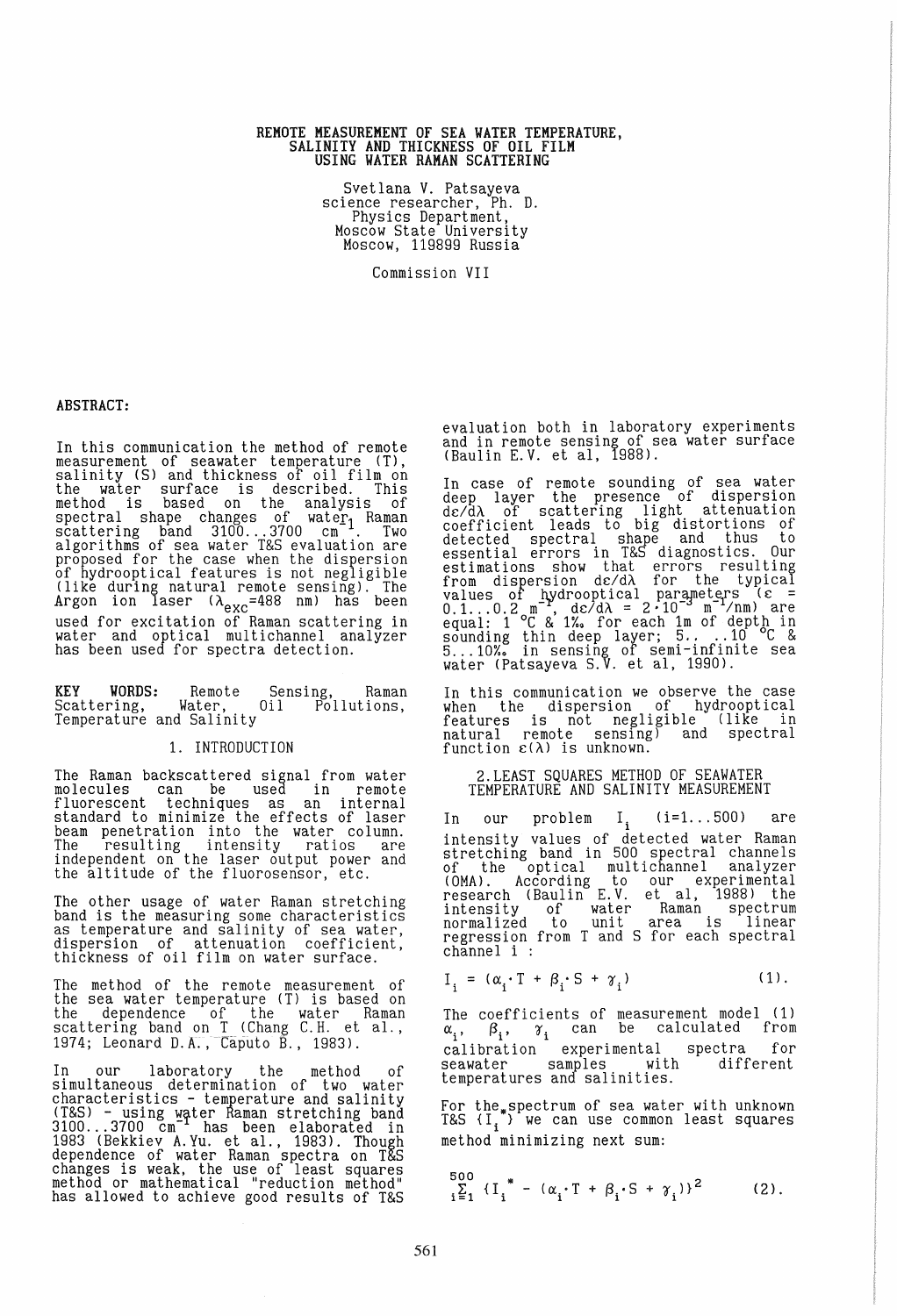Then we have two linear equations with two unknown parameters T and S:

So we can calculate T and S. Large spectral information (500 spectral channels in our case) increases the accuracy of T and S determination.

$$
\begin{cases}\nT \cdot \sum_{i=1}^{500} \alpha_i^2 + S \sum_{i=1}^{500} \alpha_i \cdot \beta_i + \sum_{i=1}^{500} (\alpha_i \cdot \gamma_i - \alpha_i \cdot I_i^*) = 0 \\
T \cdot \sum_{i=1}^{500} \alpha_i \cdot \beta_i + S \sum_{i=1}^{500} \beta_i^2 + \sum_{i=1}^{500} (\beta_i \cdot \gamma_i - \beta_i \cdot I_i^*) = 0\n\end{cases} (3)
$$



Fig.1. Coefficients of measuring model for water Raman spectrum.<br>Water Raman spectra were detected under laboratory conditions by<br>optical multichannel analyzer with excitation by Argon laser (488<br>nm).

## 3. METHOD OF MINIMAL SPECTRAL DISTORTION

Raman scattering spectrum from thin deep-water layer differs from this one from subsurface sea water layer because of presence of exponential factor  $\exp(-(\varepsilon(\lambda_0)+\varepsilon(\lambda_1))z)$ , where  $\lambda_0$  and  $\lambda_1$  are excitation and detection wavelengths, z is the depth of sensing layer. We use the linear approximation of  $\varepsilon(\lambda_1)$  near the central wavelength  $\lambda_{\rm R}$ :

 $\varepsilon(\lambda_i)=\varepsilon(\lambda_R)+(\frac{d\varepsilon}{d\lambda})\Delta\lambda_i$ . Define  $\kappa =$  $(\text{d}\varepsilon/\text{d}\lambda)\lambda = \lambda_R^2$ ;  $\Delta\lambda_i = \lambda_i - \lambda_R = i$  (number of spectral channel of detector). Also we use<br>approximate equality exp(-k·i)  $\simeq$  1-k·i. For natural sea water the value dc/d*i*<br>10<sup>-3</sup>m<sup>-1</sup> so this approximation is valid while depth z < 100m. If spectrum is area normalized all wavelength independent<br>factors disappear and the measurement model becomes: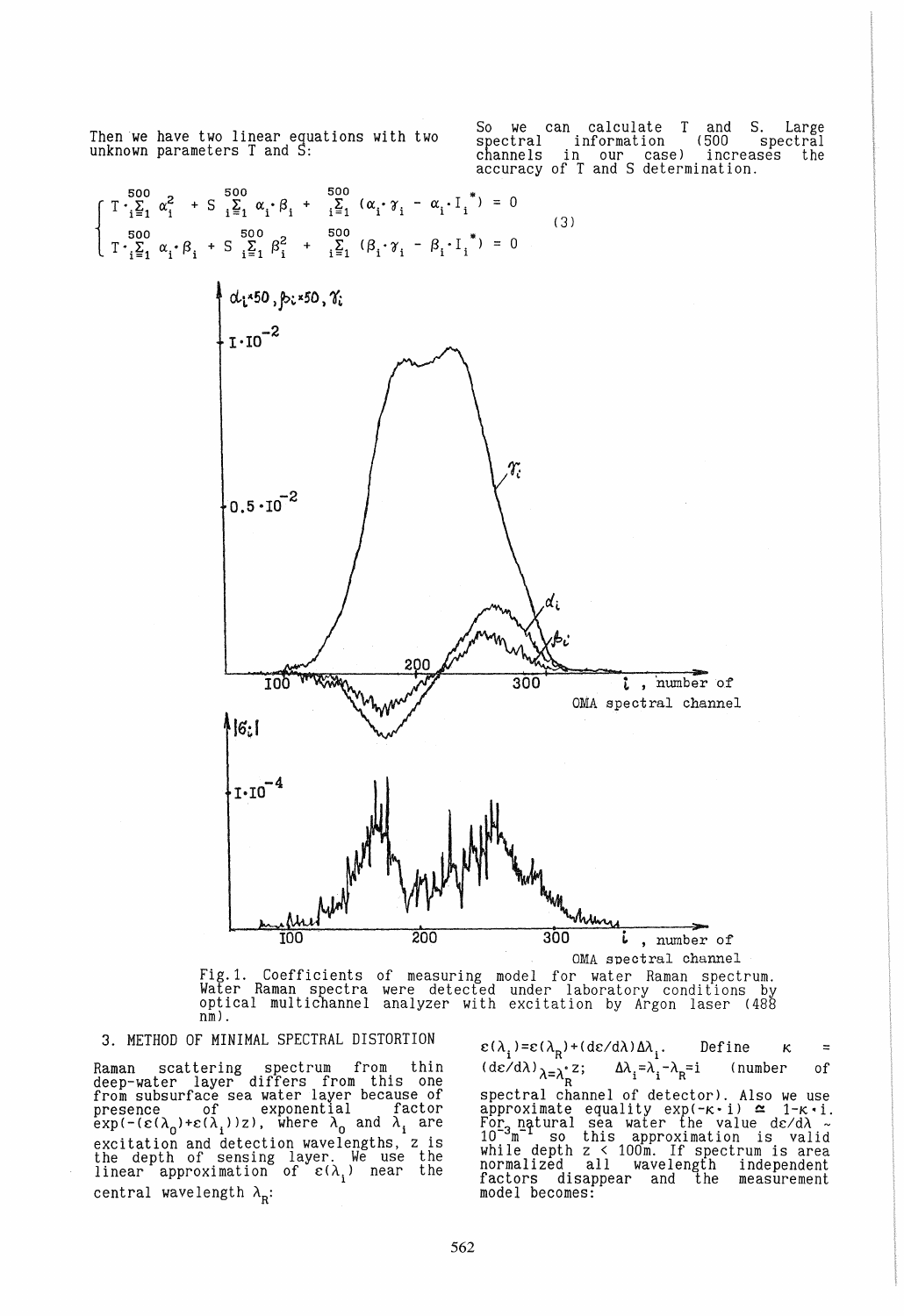$$
I_i(\kappa) = (1-\kappa \cdot i)(\alpha_i \cdot T + \beta_i \cdot S + \gamma_i)
$$
 (4).

Measurement model coefficients  $\alpha_i$ ,  $\beta_i$ ,  $\gamma_i$ are the same in the model (1) and can be calculated from test experimental spectra for seawater sample or surface water layer. So for each value k we can correct the water Raman spectrum and evaluate T(K) and S(K) using standard least squares method. These T(K) and S(K) will be truth if  $\kappa$  is equal to real  $\kappa_0$ .

Let's define parameter of spectral distortion:

$$
D(\kappa) = \sum_{i} {\{I_{i}^{-(1-\kappa \cdot i) (\alpha_{i} \cdot T(\kappa) + \beta_{i})} \}^{2} / \sigma_{i}^{2}}
$$
 (5),

where  $\sigma_{\rm i}^2$  is spectral intensity dispersion for i spectral channel. For any K we can calculate  $D(\kappa)$ .

To estimate T and S in the case of  $m$ easurement model with unknown  $\kappa$  =  $(d\varepsilon/d\lambda)_{\lambda=\lambda}$  z we use the next algorithm. R

1. We calculate the values of spectral distortion D(K) for different parameters

K. 2. We select parameter K so that D(K) be

minimal value.^<br>3. For this κ we estimate T&S using<br>standard method.

This algorithm has been applicated for T&S evaluation (Patsayeva S.V., Fadeev V.V., 1991) from experimental Raman scat tering spectra (detected under laboratory<br>conditions). It has been shown that additional error caused by unknown coefficient  $\kappa = (d\varepsilon/d\lambda)z$  is less than 0.2<br>  ${}^{\circ}C$  & 0.2‰.

## 4 TWO EXCITATION WAVELENGTHS METHOD

In the second algorithm (Patsayeva S.V.,<br>Fadeev V.V., 1991) two water Raman spectra are detected using two excitation wavelengths, so both Raman spectra are partially overlapped. This algorithm was tested in our laboratory using two  $YAG-1$ asers with second harmonics  $(\lambda_1=532)$ nm,  $\lambda_2$ =538 nm).

The spectral intensity for each spectrum<br>is described by measurement model (2) with different coefficients of regression *a, (3, a,* but the same factor (l-K' i). The spectral contour which is a ratio of two Raman spectra depends on T&S but not on dc/dA. Using linear approximation of this dependence on T&S and common least squares method of Raman spectra handling we can evaluate T&S. This algorithm is principally similar to "polarized spectra" technique (Leonard D.A., Caputo B., 1983), but more comfortable in practice.



Fig.2. Two water Raman spectra detected using two excitation wavelengths (X=532,<br>538 nm).

Thus, described algorithms allow us to evaluate sea water temperature and salinity from Raman scattering spectra distorted by attenuation coefficient dispersion and when spectral function  $\varepsilon(\lambda)$  is not a priori known.

## 5. OIL FILM THICKNESS MEASUREMENT USING RAMAN SCATTERING

The importance of oil pollutions (OP) monitoringis is assuredly increasing in our days because of the tragedy in the Persian Gulf and few accidents with oil tankers occured recently.

The fluorescent technique with laser UV excitation for remote sensing of oil films on water surface is very common (Vi sser H., 1979; Hoge F.E., 1983; Hengsterman T., Reuter R., 1990). But the main problem is the spectral interference of fluorescence of natural dissolved organic matter (yellow substance), OP in water column and oil film.

Some investigators (Kung R. T.V., Itzkan I., 1976; Hoge F.E., Swift R.N., 1980; Hengsterman T., Reuter R., 1990) for oi 1 thickness measurement use depression of water Raman intensity by oil film. This technique requires knowing the extinction coefficient of oil film  $(\varepsilon_0 + \varepsilon_r)$  at excitation and Raman scattering excreation and namali seated ing product. Some problems arising from this technique are: measuring signal is dependent on such experimental conditions as laser power variations, laser beam penetration into the water column, etc.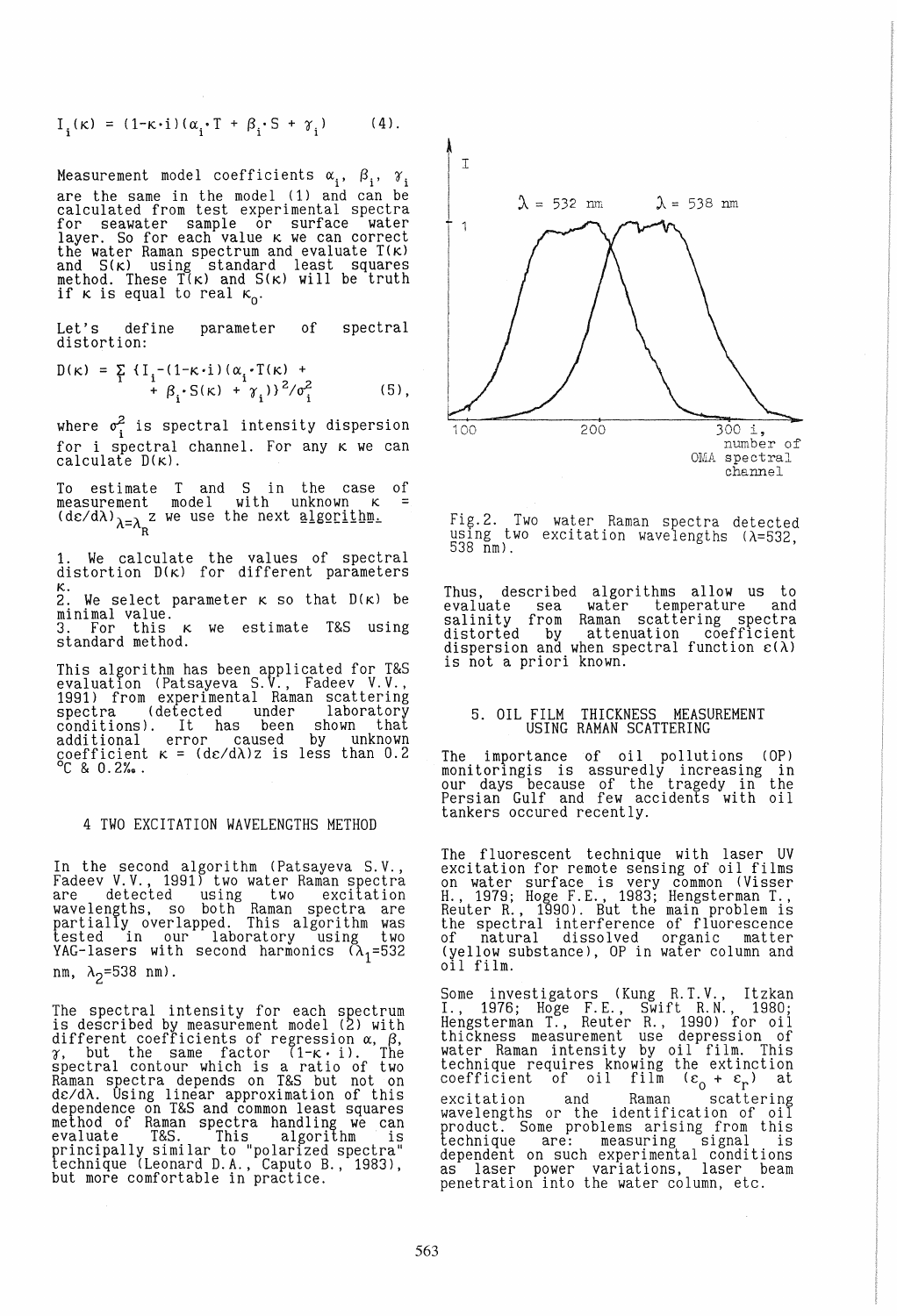In this work we offer another technique for oil film thickness measurement using contour analysis of water Raman spectra.

The Raman stretching band distorts in shape due to presence of dispersion<br>de<sub>on</sub>/dλ of attenuation coefficient of oil film on water surface. On the fig. 3 there are shown simulated Raman spectra of water<br>distorted by  $d\varepsilon_{\alpha n}/d\lambda = 0.0025$  nm<sup>-1</sup>mkm<sup>-1</sup> for different thickness of oil film d =<br>2...10 mkm (upper curves) and differences between simulated spectra and original undistorted Raman spectrum of water (lower curves). All Raman spectra are normalized to unit area.

This value of dispersion corresponds with minimal dispersion from experimental<br>results on absorption for different type<br>of oils in spectral region 337-407 nm (Camagni P., et aI, 1991). For heavy oils dispersion and therefore Raman spectrum distortion is much bigger.

Our model calculations show that Raman intensity I<sub>i</sub> in i spectral channel of optical multichannel analyzer is practically linear from d up to 50 mkm (with dispersion value  $d\varepsilon_{\text{on}}/d\lambda = 0.0025$  $nm^{-1}mkm^{-1})$ .

The measuring model is described by the<br>formula (4) with parameter  $\kappa = (d\varepsilon_{00}/d\lambda)d$ . If temperature and salinity of sea water are known or constant, the measuring model is described by :

$$
I_{i}(d) = (1 - \kappa i) (\alpha_{i} T + \beta_{i} S + \gamma_{i}) =
$$
  
= A\_{i} + B\_{i} d (6).

Coefficient B<sub>i</sub> depends on dispersion *dCop/dA.* For d calculation we can use any of the above-mentioned methods for temperature measuring from water Raman spectrum: "two-color method", "polarized spectra technique", "least squares",<br>"reduction method".

Thus, detecting spectral distortions of Raman scattering spectrum from water wlth haman seated ing opectrum is thickness of oil film (if the value of dispersion dc *IdA* is known). Let's mark that this de<sub>op</sub> as known). Let s mark that only<br>technique operates with Raman spectra, normalized to unit area. So measurlng normairzed es not depend on laser power,<br>experimental conditions, laser beam penetration into the water column, etc.



Fig.3. Simulated water Raman spectra distorted by  $d\varepsilon_{op}/d\lambda = 0.0025$ nm<sup>-1</sup>mkm<sup>-1</sup> for different thickness of oil film d = 2...10 mkm (upper<br>curves) and differences between simulated spectra and original<br>undistorted Raman spectrum of water (lower curves). All Raman spectra are normalized to unit area.